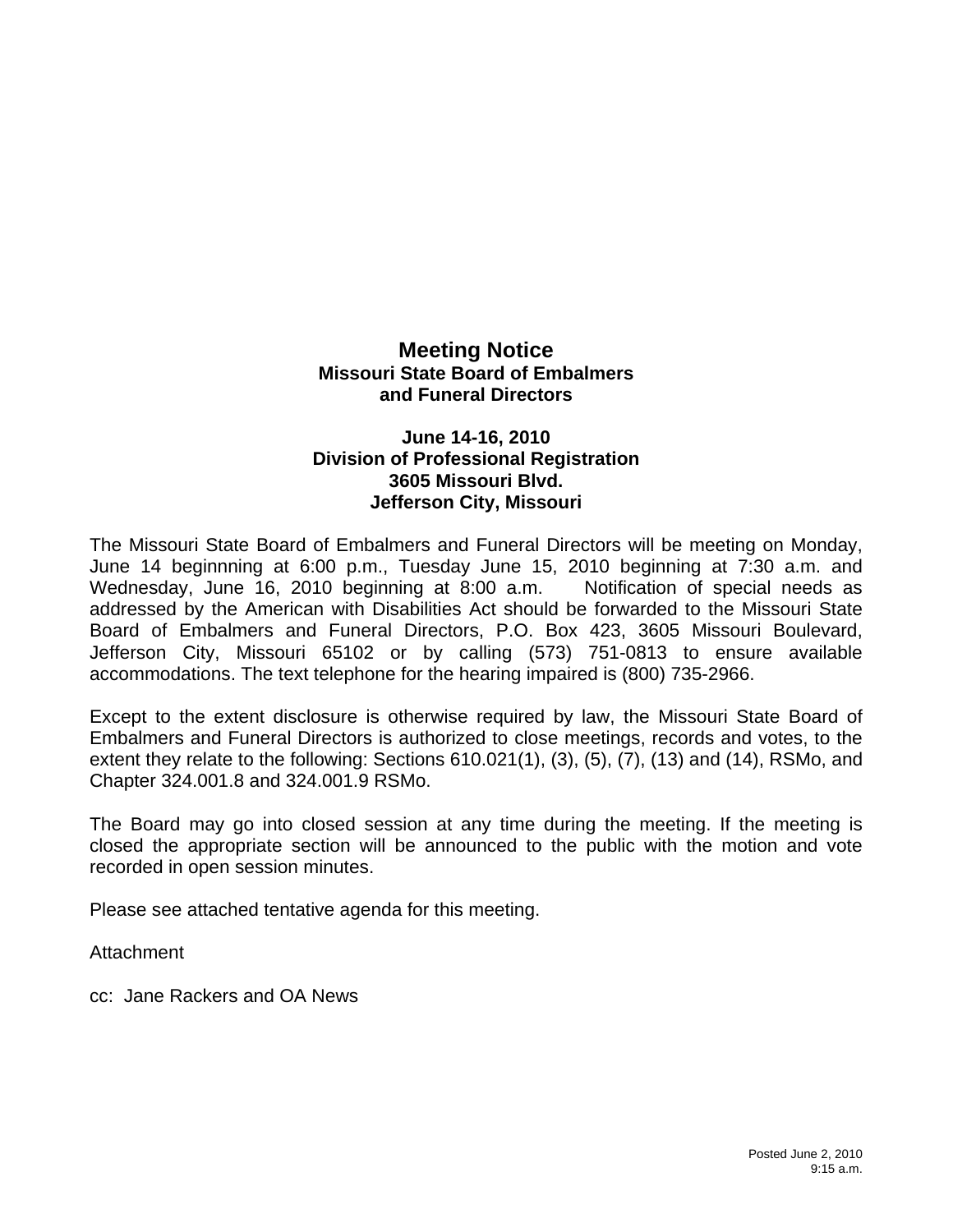## **OPEN AGENDA Missouri State Board of Embalmers and Funeral Directors**

**June 14-16, 2010 Division of Professional Registration 3605 Missouri Blvd. Jefferson City, Missouri** 

**Monday, June 14, 2010 – 6:00 p.m. – 6:31 p.m. Call to Order Roll Call** 

**1. Approval of Agenda** 

**Closed Meeting. The Board will move into closed session pursuant to Section 610.021 Subsection (14) and 324.001.8 RSMo for discussing educational transcripts and/or test scores and/or complaints and/or audits and/or investigative reports and/or other information pertaining to the licensee or applicant for licensure; Section 610.021 Subsection (1) RSMo for discussing general legal actions, causes of action or litigation and any confidential or privileged communications between this agency and its attorney; Section 610.021 Subsection (1) RSMo and 324.001.9 RSMo for deliberation on discipline; Section 610.021 Subsection (3) RSMo discussing hiring, firing, disciplining or promoting an employee of this agency; Section 610.021 Subsection (13) RSMo for making performance ratings pertaining to individual employees; Section 610.021 Subsection (7) RSMo for reviewing testing and examination materials; Section 610.021 Subsection (14) and Section 324.001.8 RSMo for proceedings required pursuant to a disciplinary order concerning medical, psychiatric, psychological, or alcoholism or drug dependency diagnosis or treatment of specific licensees; and Subsection of 610.021 RSMo for the purpose of reviewing and approving the closed minutes of previous meetings.** 

**Tuesday, June 15, 2010 – 9:30 a.m. – 12:00 p.m. – OPEN MEETING Tuesday, June 15, 2010 – 1:00 p.m. – 5:00 p.m. – OPEN MEETING Call to Order Roll Call** 

- **2. Approval of Minutes**
- **3. Financial Overview**
- **4. SB 1 Implementation Update**
- **5. Legislative Proposals**